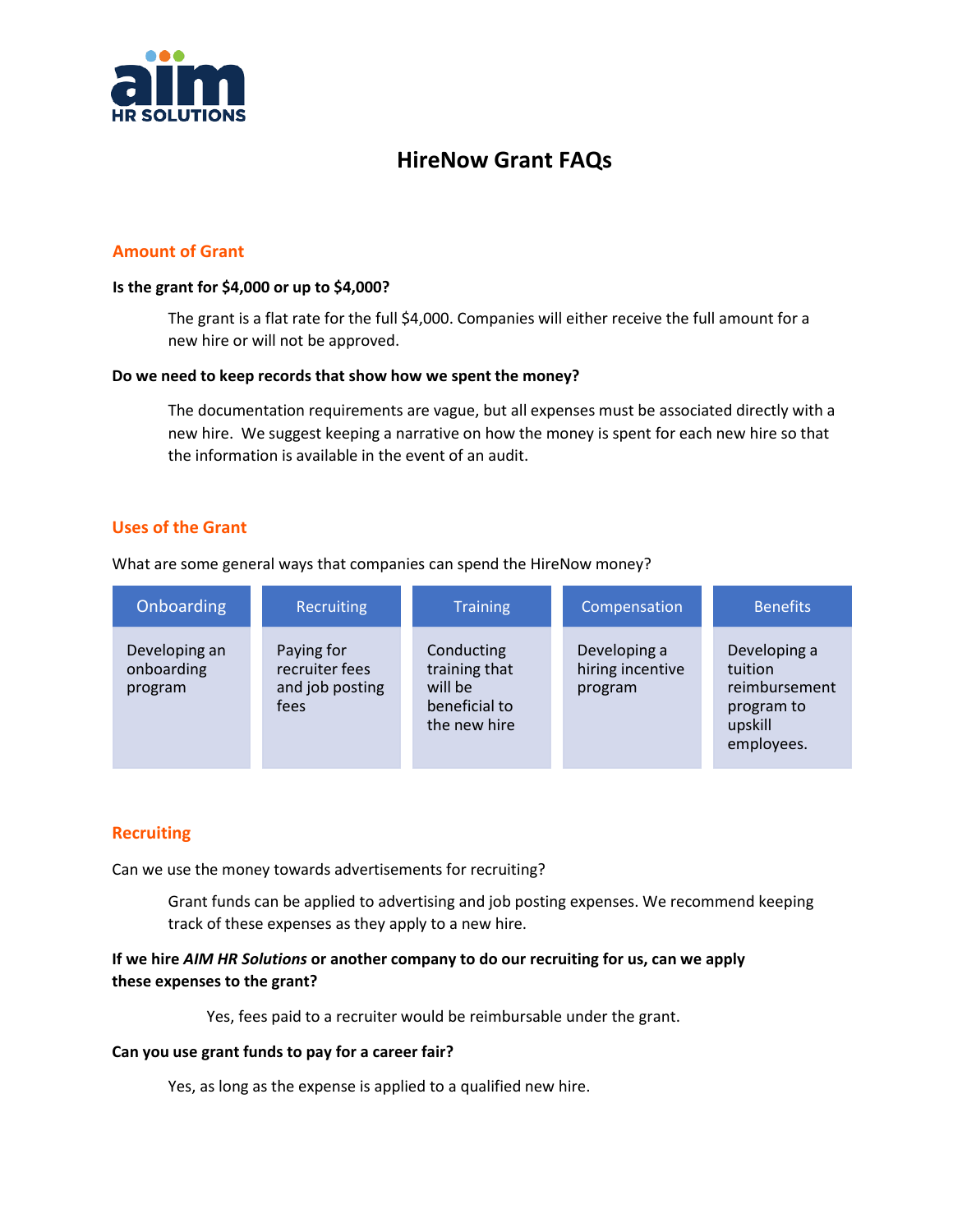# **Can we use the money to get support for job descriptions and deciding how much to pay the new employee?**

Yes. You can apply the time that your team spends developing a job description for a new position or you can hire a consultant to create job descriptions for you as long as they apply to a new hire that starts between March 23 – December 31, 2022.

# **Training**

# **We have** *AIM HR Solutions* **provide sexual harassment training for all of our employees, would this be covered by the grant?**

Maybe. The HireNow grant applies to new hires so it is possible that you could use the grant funds to pay for this training. Also remember the Express Grants that are available and can also be used to cover sexual harassment training in addition to over 70 other programs that we offer.

# **Can we use the money to create a supervisory skills training that includes new hires and current employees?**

The HireNow money is only for new hires so the money can be used to train new hires. We encourage you to also check out the Express Grant. Supervisory courses are eligible for the Express Grant through AIM HR Solutions. Check out the AIM HR Solutions training calenda[r here](https://aimhrsolutions.com/wp-content/uploads/2021/06/AIMHRSolutions_Training_Catalog.pdf) that includes information on the Express Grant.

### **Can employers use the money for on-the-job training?**

Yes, you can use the money for on-the-job training. Our recommendation is to document what that means. For example, the money is meant to offset the time of the manager who needs to work one-on-one with the employee.

# **Can we use the costs of a "Train the Trainer" program even if the money was spent prior to the start date of the program?**

No, only costs associated with the hiring of individuals between March 23, 2022 and December 31, 2022.

### **We have a temp to perm model. Can the agency time qualify as training?**

No, the individuals would need to be a W-2 employee to be covered by the grant.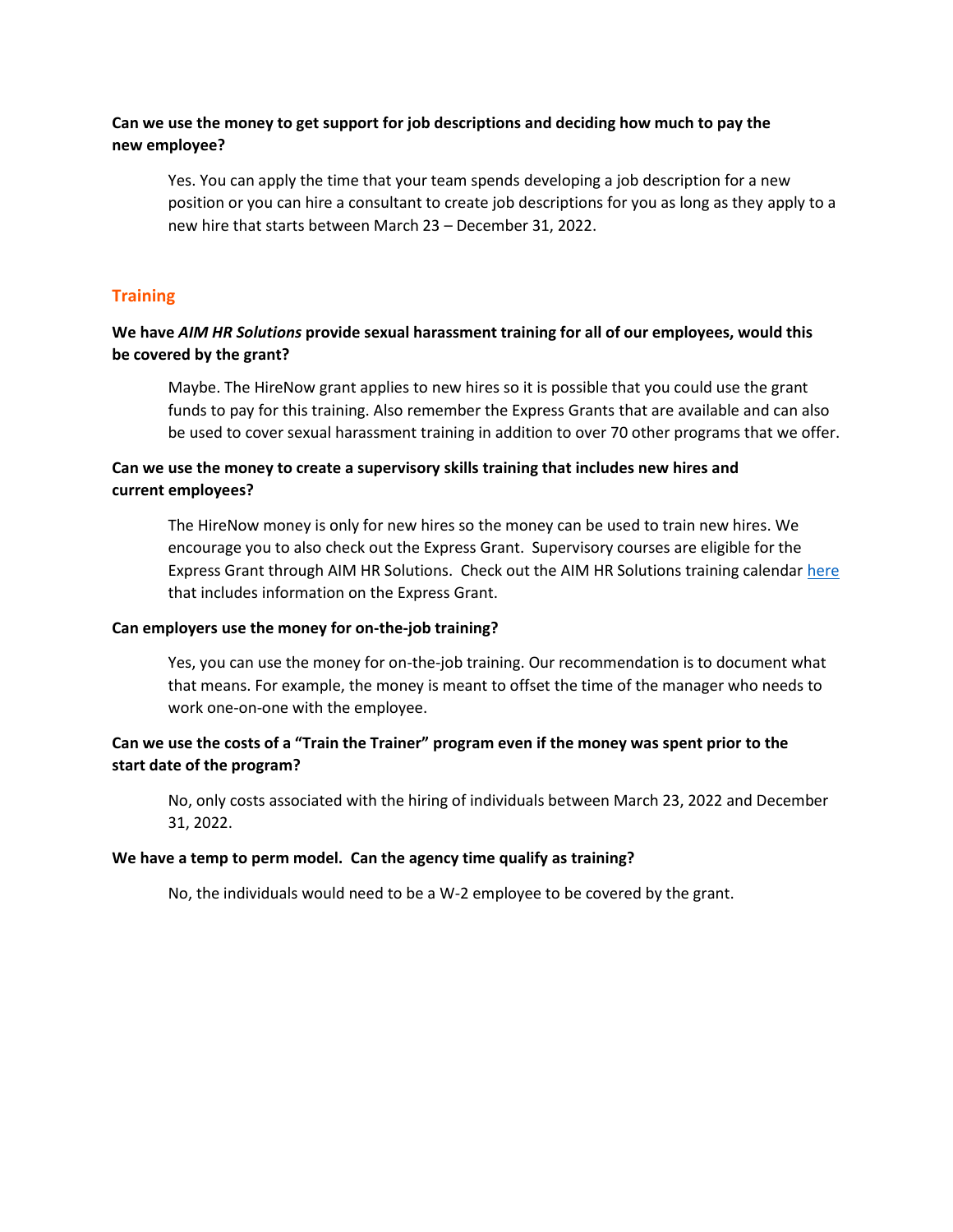# **Eligible Employees and Companies**

### **What are the dates that this will apply for new hires?**

The grant covers new hires between March 23, 2022 and December 31, 2022.

**Does the company have to employ a minimum number or maximum number of employees to be eligible?** 

No, there is no employee minimum or maximum.

**We have one location in MA and employees in several other states. Can the grant be used for something that will benefit all employees or just the MA employees?** 

The grant will only cover individuals who live and work in MA.

I**f we obtain a temporary employee through an agency and they remain on the agency payroll for our 90 day probationary period, once we hire the employee, can we include the agency fee as an expense?**

The employee must become a new hire on your payroll during the eligibility period. Once that provision is met, you can include the agency fee for recruitment as your hiring expense.

**We have co-op students that we hire to work every other week during the school year. Can we use the funds for these individuals when they move to full-time in the summer?** 

No since they are not a new W2 employee to that company

**What if we hire someone from a different state and they move to MA. Would they count towards the grant?** 

The employee must be MA resident by date of hire

# **Our company has a MA facility and is in the process of moving to a new MA facility. Would we still qualify?**

Yes, as long as you have a physical MA business address. An employee's home office does not qualify.

# **If another company has received the grant for an employee, but then that employee leaves and is hired elsewhere, would the second company still be eligible to get the grant for that employee?**

Yes, but you would not be able to claim that individual more than once if they were hired and then left and rehired by your organization.

### **Are seasonal employees eligible as long as they work 60 days?**

Yes, as long as the employees also works 30 hours per

### week. **Do hybrid remote workers qualify?**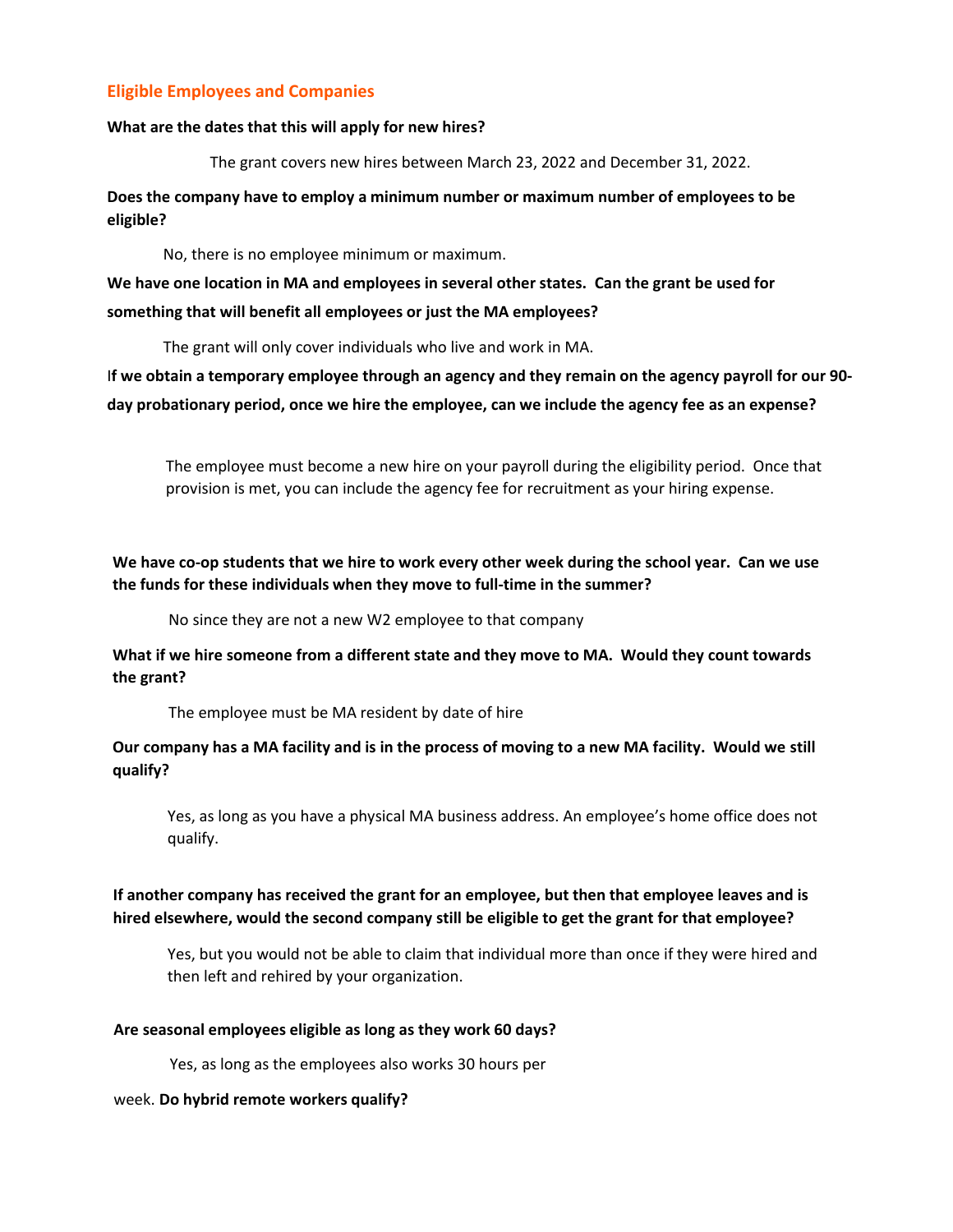Yes, as long as the individual lives and works in MA and you have a physical MA business address.

#### **Do seasonal workers qualify?**

Yes, as long as the new hire works at least 30 hours per week and remains employed for at least 60 days.

### **Should we register individuals who are scheduled but may not end up being 30 hours?**

You can register the employee at time of hire, but if they do not meet the 30-hour threshold, you just wouldn't move on to the next step for that employee to confirm their eligibility and wouldn't be able to collect the \$4,000.

# **If we have an employee who transitions from part-time (under 30 hours) to full-time, would they be eligible?**

These individuals would not be eligible since they are not a new W2 employee to that company.

### **Referral and Retention Bonuses**

#### **Can funds be used as retention bonuses for existing employees?**

No, the funds are meant to allow employers to quickly hire and train new workers. The funds cannot be used for current employee salaries.

### **Can funds be used for referral bonuses?**

Yes. we recommend developing a formal referral bonus program including who is eligible, time period for the program and pay out criteria.

### **Can funds be used for sign-on bonuses?**

Yes. we recommend developing a formal sign-on bonus program including who is eligible, time period for the program and pay out criteria.

# **Is there a time limit on when the funds need to be paid out to eligible employees? For example, could the funds be used to hire an employee in December of 2022 to pay out a retention bonus six months later in 2023?**

There is no requirement on when the funds need to be used by

### **Can the money be used to increase the salary of current employees?**

No, the money cannot be used to increase a current employee's salary. The funds are to be used for new hires.

#### **Can we use the money towards advertisements for recruiting?**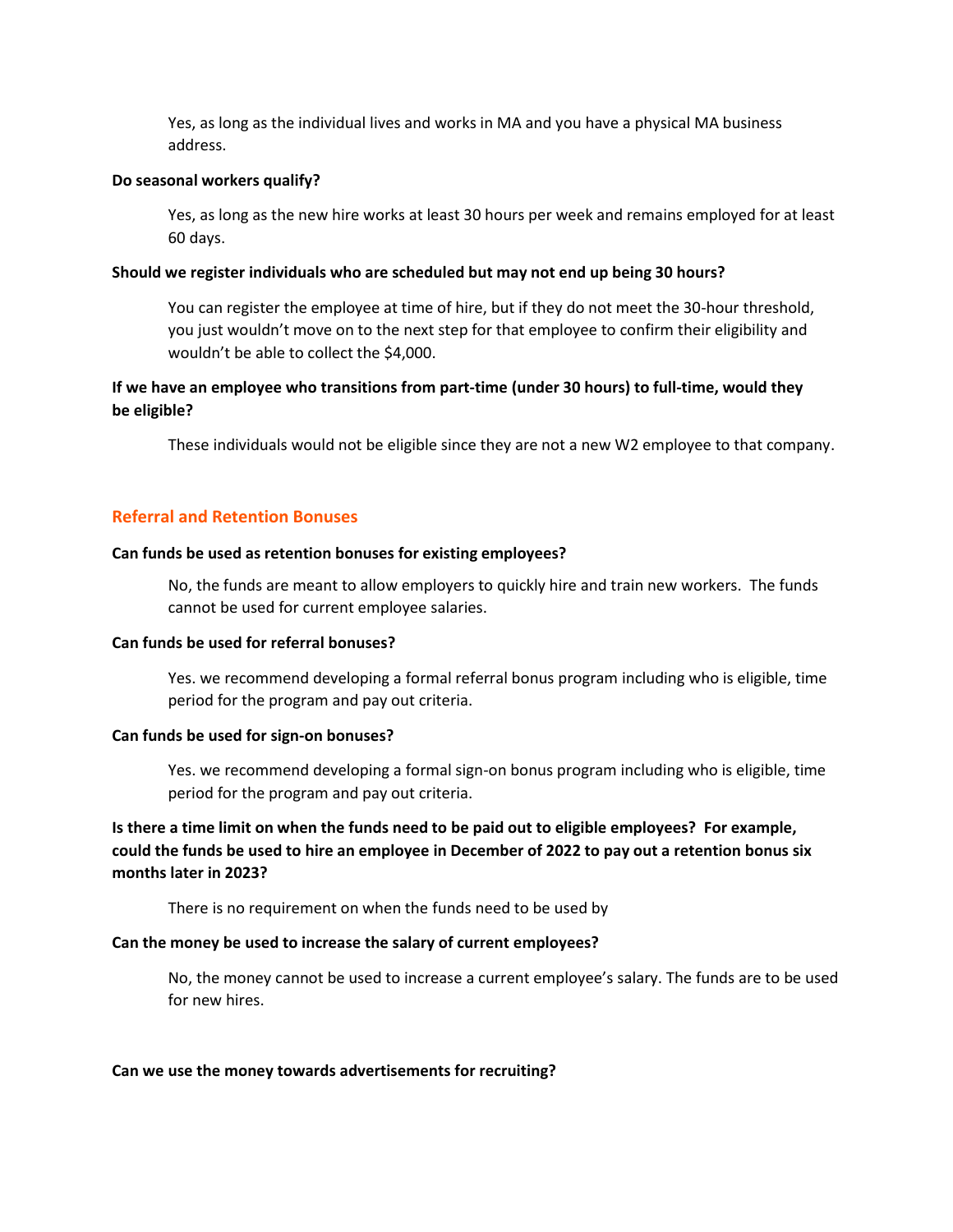Grant funds can be applied to advertising and job posting expenses. We recommend keeping track of these expenses as they apply to a new hire.

# **If we hire AIM HR Solutions or another company to do our recruiting for us, can we apply these expenses to the grant?**

Yes, fees paid to a recruiter would be reimbursable under the grant.

#### **Can you use grant funds to pay for a career fair?**

Yes, as long as the expense is applied to a qualified new hire.

### **Training**

# **We have AIM HR Solutions provide sexual harassment training for all of our employees, would this be covered by the grant?**

Maybe. The HireNow grant applies to new hires so it is possible that you could use the grant funds to pay for this training. Also remember the Express Grants that are available and can also be used to cover sexual harassment training in addition to over 70 other programs that we offer.

### **Can we use the money to create a supervisory skills training that includes new hires and current employees?**

The HireNow money is only for new hires so the money can be used to train new hires. We encourage you to also check out the Express Grant. Supervisory courses are eligible for the Express Grant through AIM HR Solutions. Check out the AIM HR Solutions training calenda[r here](https://aimhrsolutions.com/wp-content/uploads/2021/06/AIMHRSolutions_Training_Catalog.pdf) that includes information on the Express Grant.

### **Can employers use the money for on-the-job training?**

Yes, you can use the money for on-the-job training. Our recommendation is to document what that means. For example, the money is meant to offset the time of the manager who needs to work one-on-one with the employee.

# **Can we use the costs of a "Train the Trainer" program even if the money was spent prior to the start date of the program?**

No, only costs associated with the hiring of individuals between March 23, 2022 and December 31, 2022.

### **We have a temp to perm model. Can the agency time qualify as training?**

No, the individuals would need to be a W-2 employee to be covered by the grant.